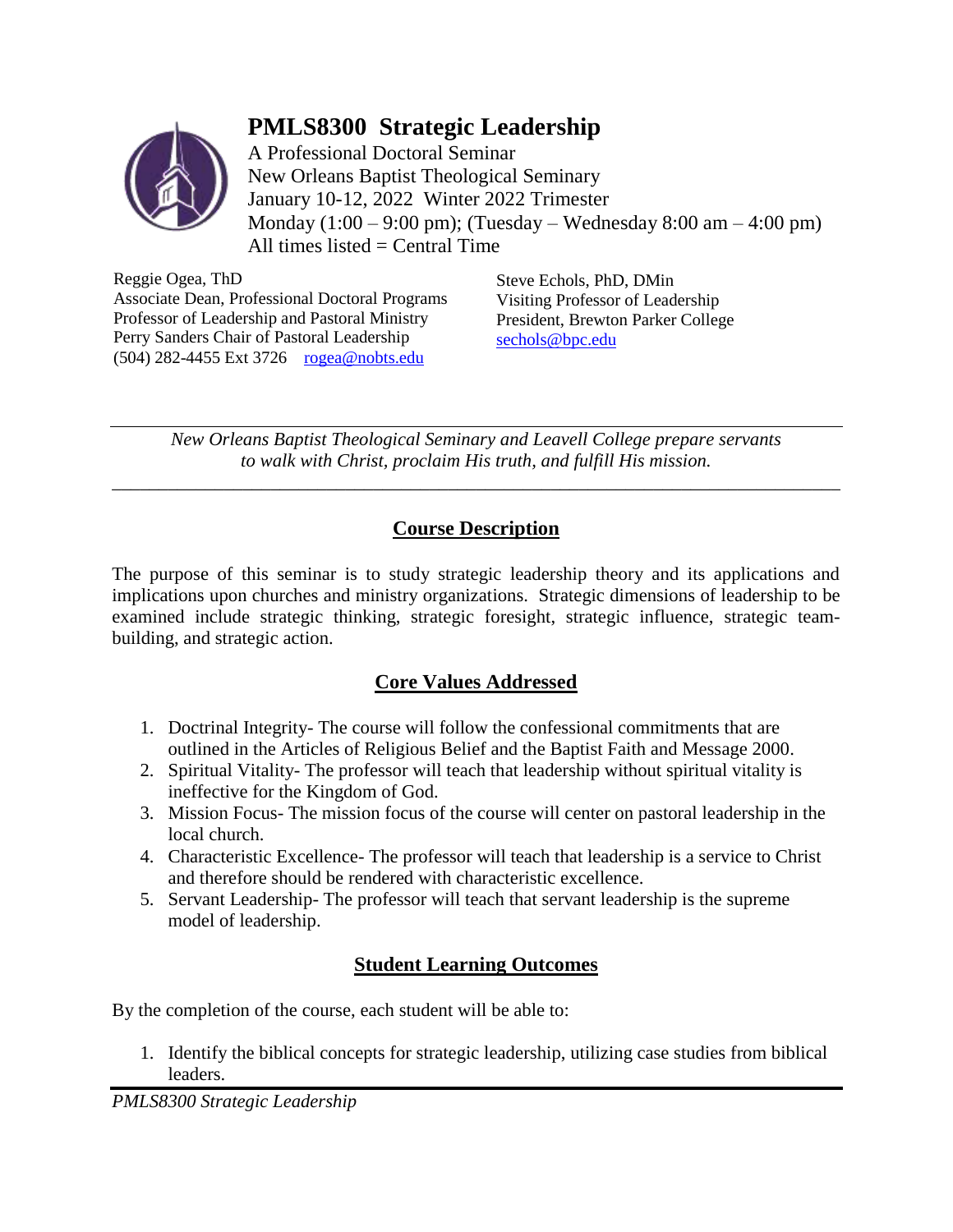- 2. Develop an understanding of strategic leadership principles and their application to a church or ministry organization context.
- 3. Value strategic leadership and its function in a church or ministry organization context.
- 4. Increase and implement strategic leadership skills in a church and ministry organization context.

# **Required Textbooks**

The following texts and resources are required reading for class discussions and are to be read in their entirety unless otherwise specified.

- Adair, John. *Strategic Leadership: How to Think and Plan Strategically and Provide Direction.* Philadelphia: Kogan Page, 2010.
- Hughes, Richard L., Katherine Colarelli Beatty, and David L. Dinwoodie. *Becoming a Strategic Leader: Your Role in Your Organization's Enduring Success.* Second Edition. San Francisco: Jossey-Bass, 2014.

## **Seminar Requirements and Assignments**

## *Before the Seminar***:**

**Format for Assignments 1 and 3:** Single-spaced, a space between each single-spaced paragraph, no paragraph indentions, informal writing style. However, the title page, margins, pagination, and heading/subheadings should utilize Turabian 8<sup>th</sup> edition. **Students may use first person in Assignments 1 and 3.** 

**Format for Assignment 2:** The Case Study is to be 10-12 pages, double-spaced, utilizing formal style according to Turabian  $8<sup>th</sup>$  edition, regarding title page, margins, pagination, headings/subheadings, etc. Textbook and Scripture references must utilize footnotes in Turabian form. **Students may NOT use first person in Assignment 2.**

**NOTE:** Assignment 2 (Case Study) will be evaluated by the **Writing Assessment Coordinator**  for Turabian 8th edition form and style.

- 1. Each student will read *Becoming a Strategic Leader* by Hughes, Beatty, and Dinwoodie and compose a **Critical Analysis**, containing the following components for **EACH** chapter of the text:
	- a. A one-paragraph summary of the chapter.
	- b. A two-paragraph discussion of the application of the chapter content to a Congregational or Ministry organization context.
	- c. Select two significant components from the chapter, and give a one paragraph discussion for each component regarding how to improve or enhance that component in the student's ministry context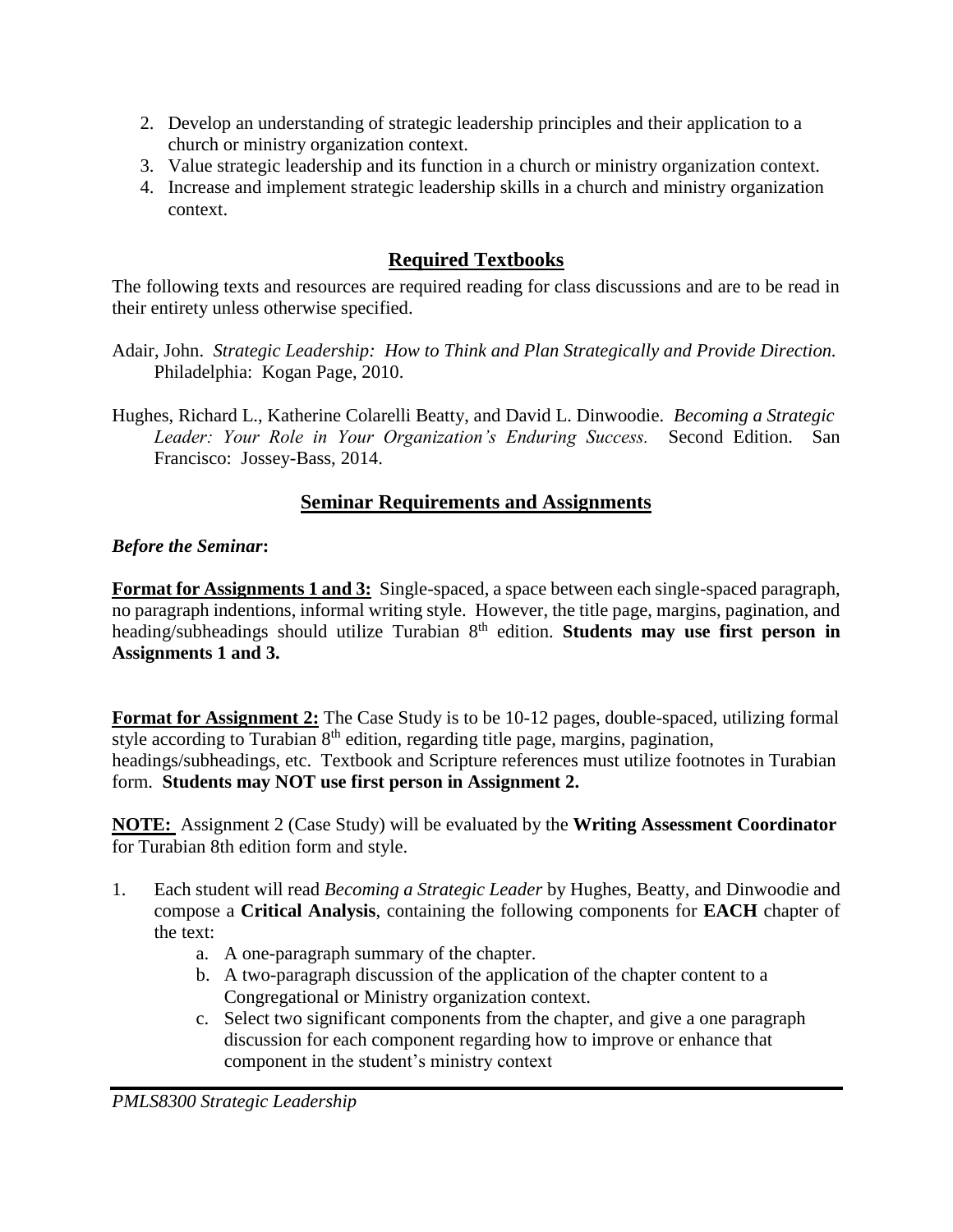**2.** Each student will read *Strategic Leadership* by John Adair. Utilizing the Seven Functions of Strategic Leadership in Part Two of the textbook, develop a **Case Study** of the assigned biblical leader listed below. The Case Study should include: (1) a brief description of the strategic personality of the biblical leader, (2) two examples from the life of the biblical leader for EACH of the Seven Functions of Leadership, and (3) a brief discussion of three applications from the case study to a Congregational or Ministry Organization context.

| $Noah - Benge$     | Joshua – Hess       | Ezra – Strickland     | Daniel – Laden       |
|--------------------|---------------------|-----------------------|----------------------|
| $Abraham - Bowden$ | Samuel – Holley     | $Nehemiah - Young$    | $Jesus - Linder$     |
| $Jacob - Eiland$   | $Elijah - Phillips$ | $Esther - Blount$     | Peter – McCluskey    |
| $Joseph-Franks$    | Gideon – Sheridan   | $Solution - Gwartney$ | Paul – Newell        |
| $Moses - Guerry$   | $David - Steen$     | Hezekiah – Hodges     | Barnabas -- Voorhees |

3. Each student will read **ONE** (1) of the textbooks listed below, and compose an **Annotated Analysis,** to involve the following components: (1) a two-page summary of the contents of the book, (2) the identification of five [5] key insights and issues addressed in the book related to strategic leadership and a one-page discussion for EACH insight, relating the importance and utilization of the insight in the student's ministry context, and (3) a onepage reflection on the two significant strengths of the book for strategic leadership in a Congregational or Ministry Organization context. (Total page count for this assignment = 8 pages).

**NOTE: Each student has been assigned a book for the Annotated Analysis (see below). Please complete the assignment individually and upload to Blackboard as noted elsewhere in the syllabus. During the seminar, instructions will be given for group presentations utilizing a PowerPoint presentation or talking points list.**

Kouzes, James M. and Barry Z. Posner. *Everyday People, Extraordinary Leadership: How to Make a Difference Regardless of Your Title, Role, or Authority*. Hoboken, New Jersey: John Wiley and Sons, 2021. **(Benge, Bowden, Eiland)**

Maxwell, John. *Leader Shift: 11 Essential Changes Every Leader Must Embrace*. New York: HarperCollins Leadership, 2019. **(Franks, Guerry, Hess)**

Olson, Aaron K. and B. Keith Simerson. *Leading with Strategic Thinking: Four Ways Effective Leaders Gain Insight, Drive Change, and Get Results.* Hoboken, New Jersey: John Wiley and Sons, 2015. **(Holley, Phillips, Sheridan)**

Perkins, Dennis N.T. *Leading at The Edge: Leadership Lessons from the Extraordinary*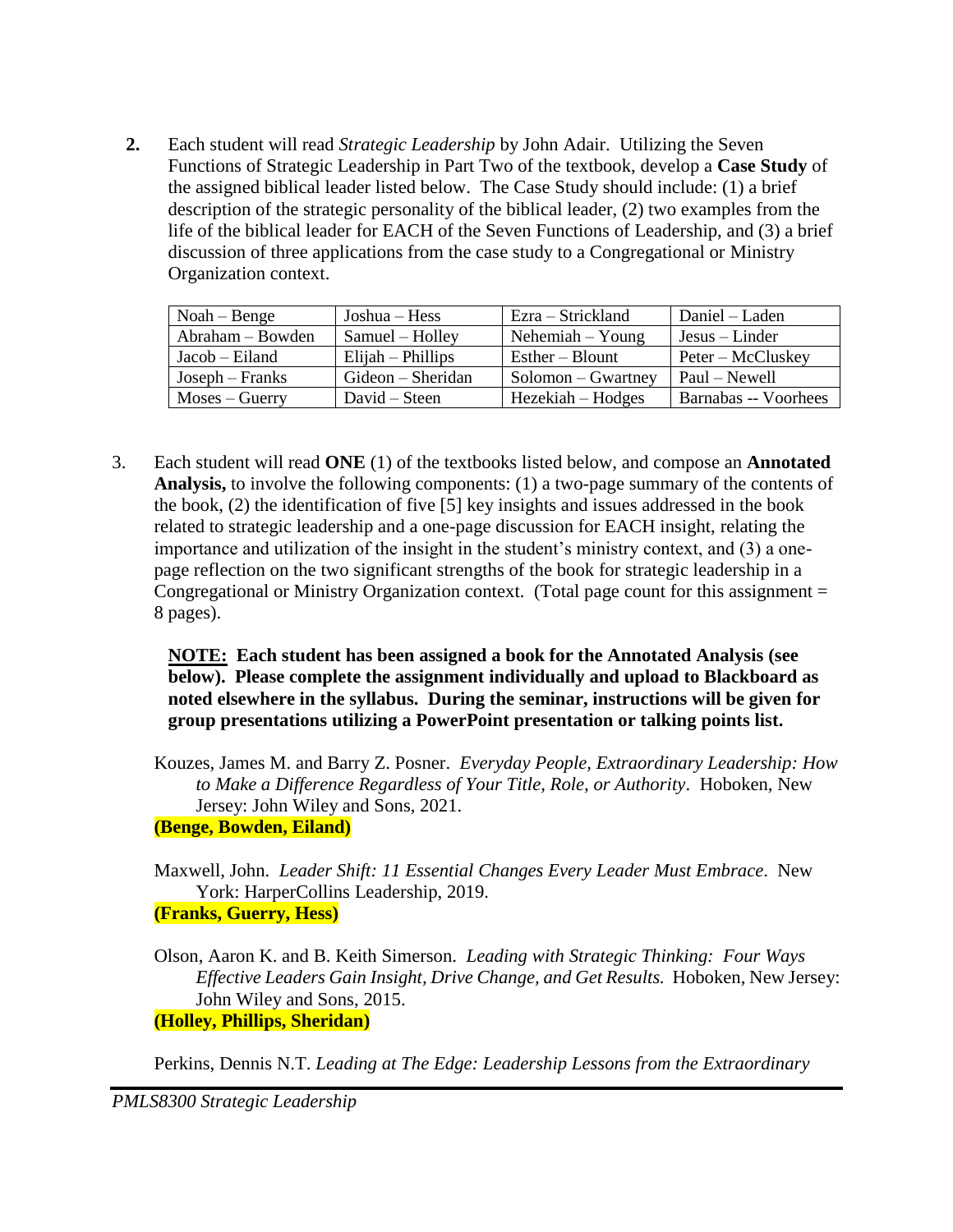*Saga of Shackleton's Antarctic Expedition.* Second Edition. New York: AMACOM, 2012.

## **(Steen, Strickland, Young)**

Stowell, Stephen J. and Stephanie S. Mead. *The Art of Strategic Leadership: How Leaders at all Levels Prepare Themselves, Their Team, and Organizations for the Future.* Hoboken, New Jersey: John Wiley and Sons, 2016. **(Blount, Gwartney, Hodges, Laden)**

Williams, Pat. *Character Carved in Stone: The 12 Core Virtues of West Point That Build Leaders and Produce Success.* Grand Rapids: Revell, 2019. **(Linder, McCluskey, Newell, Voorhees)**

**Assignments 1, 2, & 3 are to be submitted to BLACKBOARD no later than 10:00 pm, Sunday, January 10, 2022.**

#### *During the Seminar*

**Seminar Presentations:** Each seminar participant will be involved in seminar presentations and discussions involving all three Pre-seminar assignments.

**Seminar Participation:** Seminar participants are expected to be active participants in all sessions of the seminar.

#### *After the Seminar:*

Each student will develop a **Strategy for Implementing Strategic Leadership** in their Congregation or Ministry Organization context. The Strategy must utilize all of the seminar textbooks and class discussions. Specific instructions regarding the format, structure, and components of the Strategy will be given by the professor prior to the end of the seminar. **The Strategy Paper is to be posted in BLACKBOARD no later than Friday, February 18, 2022.**

#### **Course Evaluation:**

| 25% |
|-----|
| 25% |
| 25% |
| 25% |
|     |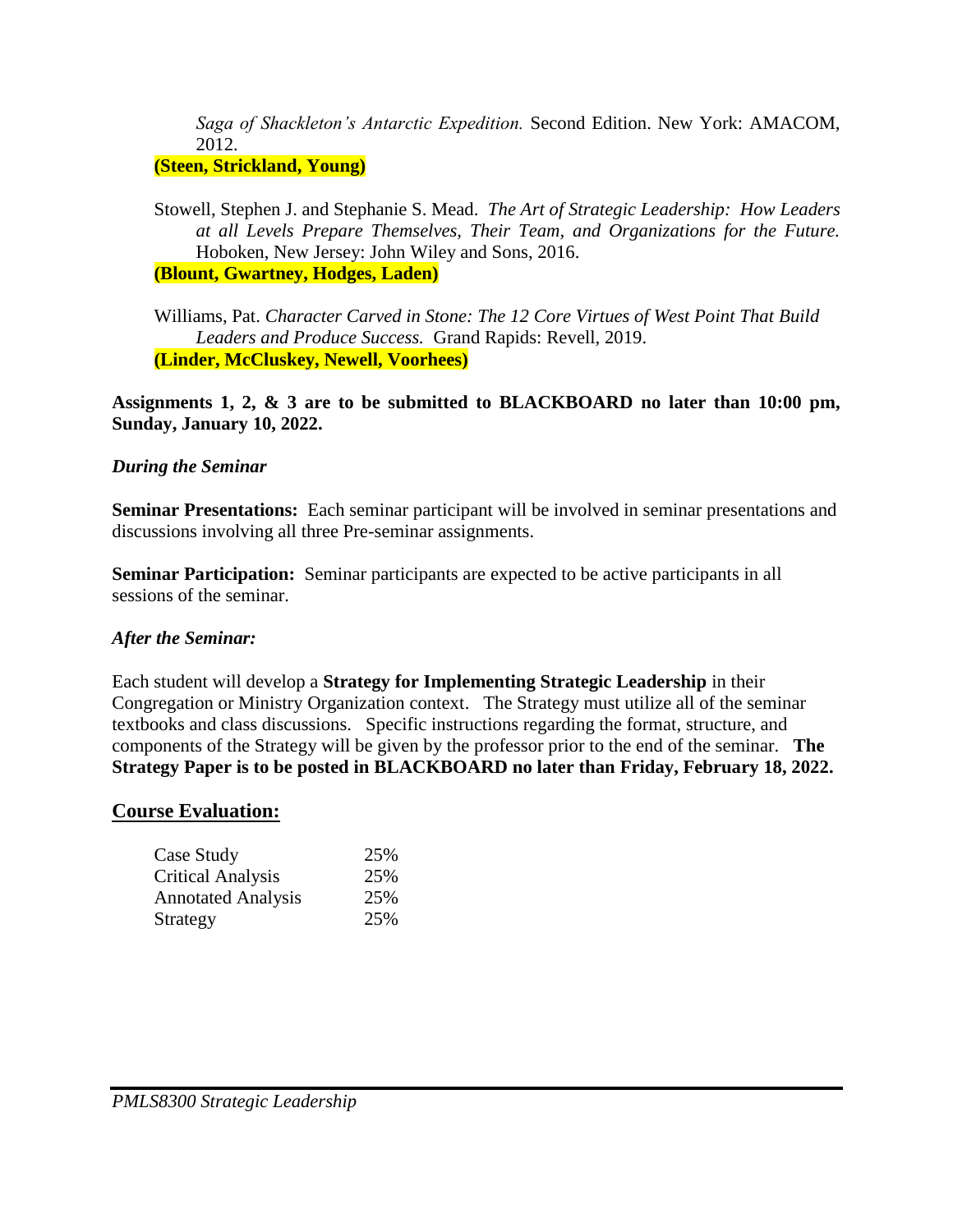### **Seminar Bibliography**

- Adair, John. *Strategic Leadership: How to Think and Plan Strategically and Provide Direction.* Philadelphia: Kogan Page, 2010.
- Anderson, Leith. *Leadership That Works: Hope and Direction for Church and Parachurch Leaders in Today's Complex World.* Minneapolis: Bethany House Publishers, 1999.
- Ashhenas, Ron, Dave Ulrich, Todd Jich, and Steve Herr. *The Boundaryless Organization: Breaking the Chains of Organizational Structure.* San Francisco: Jossey-Bass Publishers, 1995.
- Barna, George. *Master Leaders: Revealing Conversations with 30 Leadership Greats.* Carol Stream, IL: Tyndale, 2009.

\_\_\_\_\_\_\_\_. *The Habits of Highly Effective Churches: Being Strategic in Your God-given Ministry.* Grand Rapids: Regal, 1999.

\_\_\_\_\_\_\_\_\_\_. *The Power of Vision: Discover and Apply God's Plan for Your Life and Ministry*. Revised Updated Edition. Grand Rapids: Baker Books, 2009.

- Bennis, Warren. *On Becoming a Leader*. Reading: Addison-Wesley Publishing Company, Inc., 1989.
- Bennis, Warren and Patricia Ward Bierderman. *Organizing Genius: The Secrets of Creative Collaboration.* Massachusetts: Addison-Wesley Publishing Company, Inc., 1989.
- Bennis, Warren and Joan Goldsmith. *Learning to Lead: A Workbook on Becoming a Leader*. Reading: Addison-Wesley, 1994.
- Bennis, Warren and Burt Nanus. *Leaders*. Toronto: Fitzhenry and Whiteside, 1985.
- Berkley, James D. *Leadership Handbook of Management and Administration*. Revised and Expanded Edition. Grand Rapids: Baker Books, 2008.
- Blackaby, Henry T. and Richard Blackaby. *Spiritual Leadership: Moving People on to God's Agenda,* Revised and Expanded*.* Nashville: B & H, 2011.
- Bolsinger, Tod. *Canoeing the Mountains: Christian Leadership in Uncharted Territory.* Downers Grove, IL: Intervarsity, 2015.
- Burns, James MacGregor. *Leadership*. New York: Harper and Row, 1978.

. *Transforming Leadership*. New York: Grove Press, 2003.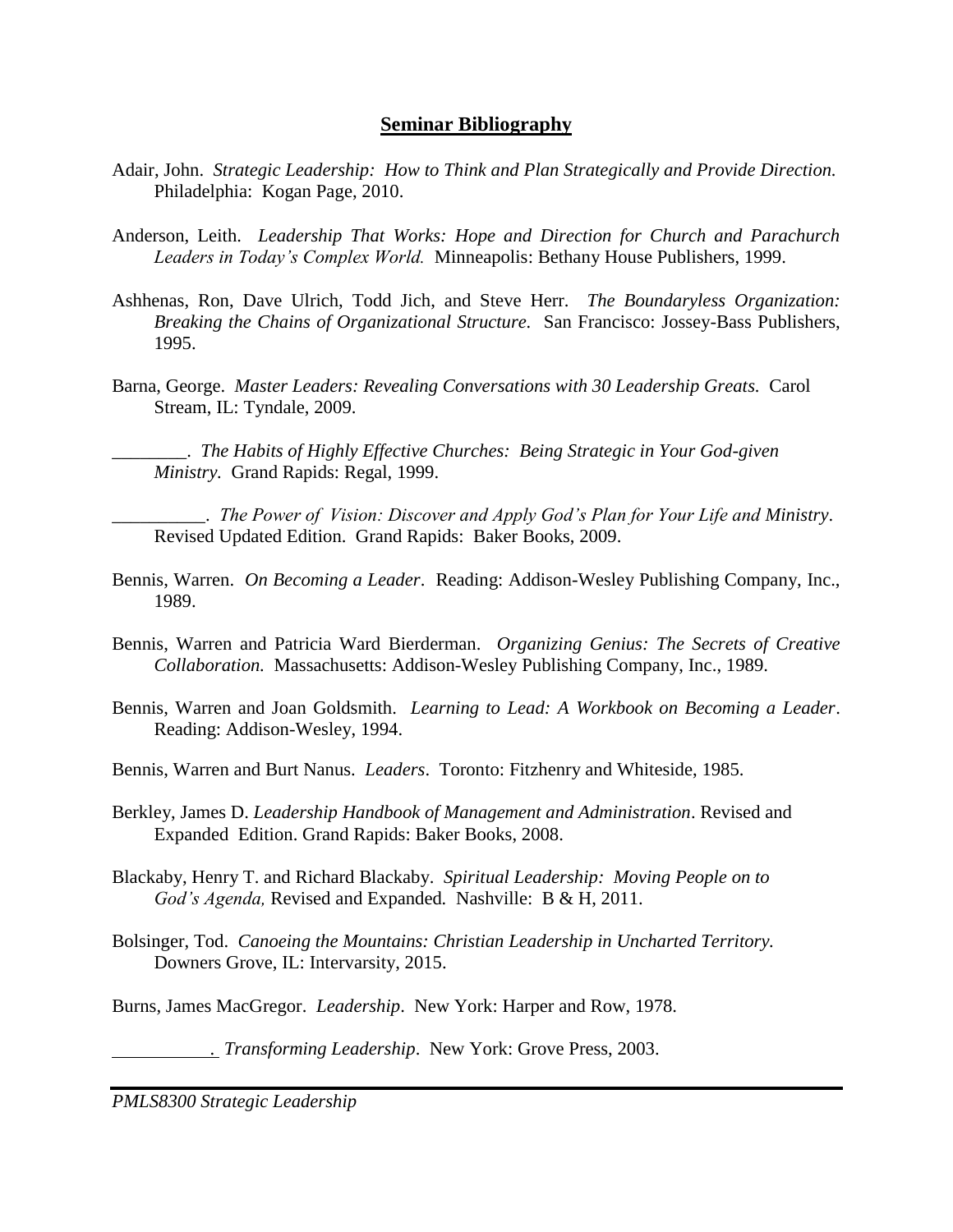- Callahan, Ken. *Effective Church Leadership: Building on the Twelve Keys*. New York: Harper Collins, 1990.
- Chand, Samuel R. *Cracking Your Church's Leadership Code: Seven Keys to Unleashing and Inspiration.* San Francisco: Jossey-Bass, 2010.
- Clinton, Robert J. *Leadership Series: A Short History of Leadership Theory*. Altadena CA: Barnabas Publishers, 1992.

\_\_\_\_\_\_\_\_\_\_. *The Making of a Leader: Recognizing the Lessons and Stages of Leadership Development.* Second Edition. Revised and Updated. Colorado Springs: NavPress, 2012.

Cockerell, Lee. *Creating Magic: 10 Common Sense Leadership Strategies from a Life at Disney*. New York: The Doubleday Publishing Group, 2008.

Daft, Richard L. *Leadership Theory and Practice*. Fort Worth, Texas: Harcourt, 1999.

- Dale, Robert O. *Pastoral Leadership*. Nashville: Abingdon Press, 1986.
- Damazio, Frank. *The Making of a Leader: Biblical Leadership Principles for Today's Leaders*. Portland: City Bible Publishing, 1988.

\_\_\_\_\_\_\_\_\_\_. *Strategic Church: A Life-Changing Church in an Ever-Changing Culture.* Grand Rapids: Baker Books, 2012.

DePree, Max. *Leadership is an Art*. New York: Doubleday, 1989.

\_\_\_\_\_\_\_\_\_\_. *Leading Without Power: Finding Hope in Serving Community*. San Francisco: Jossey-Bass, 1997.

- Drucker, Peter F. *Managing the Nonprofit Organization: Practices and Principles*. New York: Harper Collins Publishers, 1990.
- Echols, Steven and Allen England. *Catastrophic Crisis: Ministry Leadership in the Mist of Trial and Tragedy.* Nashville: Broadman and Holman, 2011.
- Ertel, Chris and Lisa Kay Solomon. *Moments of Impact: How to Design Strategic Conversations That Accelerate Change.* New York: Simon and Schuster, 2014.

Finzel, Hans. *The Top Ten Mistakes Leaders Make*. Wheaton: Victor Books, 1994.

Ford, Leighton. *Transforming Leadership*. Downer's Grove: Intervarsity, 1991.

Gangel, Kenneth O. *Feeding and Leading: A Practical Handbook on Administration in Churches and Christian Organizations*. Wheaton, IL: Victor Books, 1997.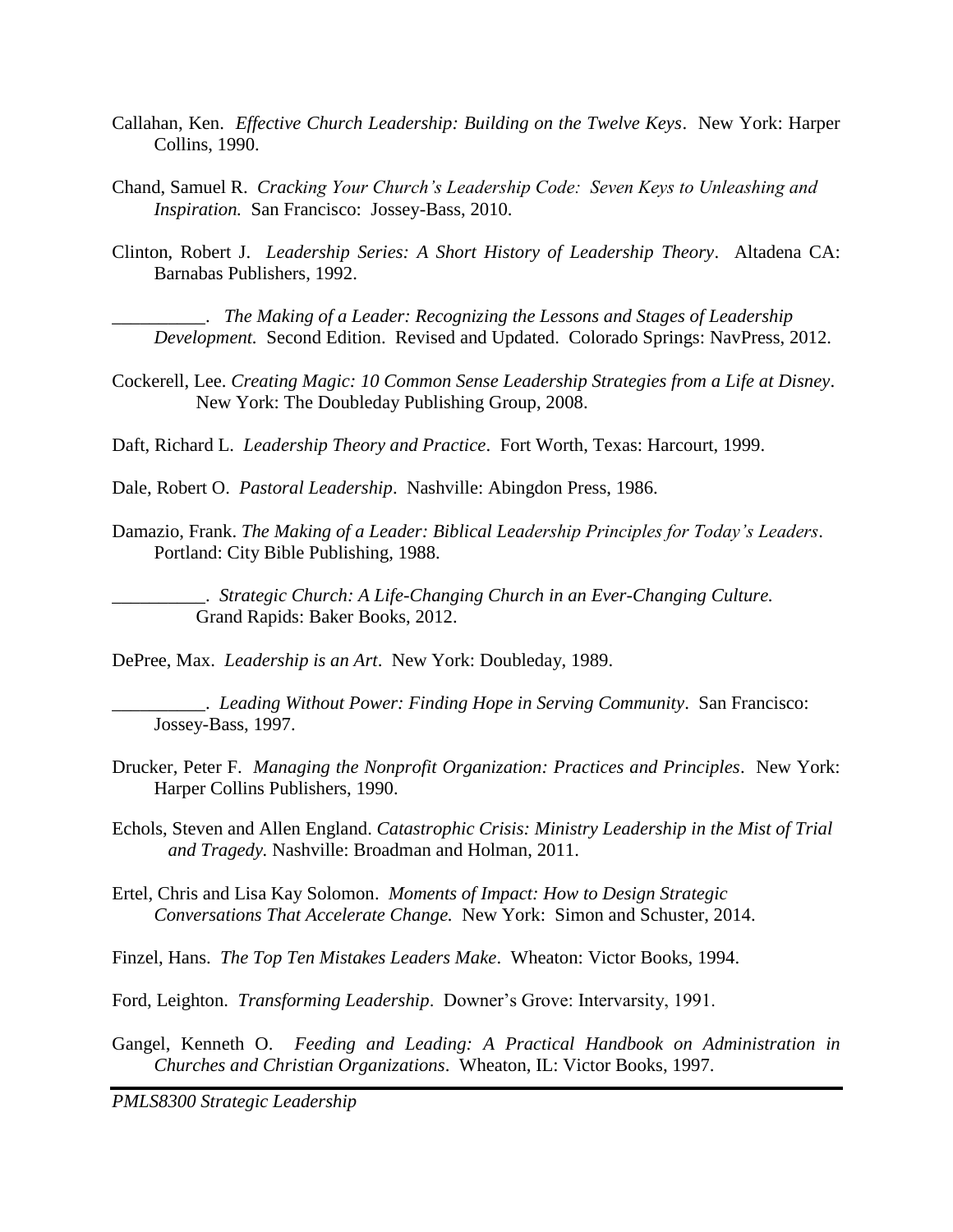\_\_\_\_\_\_\_\_\_\_. *Team Leadership in Christian Ministry: Using Multiple Gifts to Build a Unified Vision*, revised edition. Chicago: Moody Press, 1997.

Gardner, Howard. *Leading Minds: An Anatomy of Leadership*. New York: Basic Books, 1995.

Gardner, John W. *On Leadership*. New York: The Free Press, 1990.

- Geiger, Eric and Kevin Peck. *Designed to Lead.* Nashville, TN: B & H Publishing Group, 2016.
- Getz, Gene A. *The Measure of a Healthy Church: How God Defines Greatness in a Church*. Chicago: Moody Pub., 2007.
- Goethals, George R., Georgia J. Sorenson, and James McGregor Burns, editors. *Encyclopedia of Leadership, 4 Volumes*. Thousand Oaks, California: Sage Publications, 2004.

Goleman, Daniel. *Emotional Intelligence*. New York: Bantam Books, 1995.

\_\_\_\_\_\_\_\_. *Social Intelligence: Beyond IQ, Beyond Emotional Intelligence*. New York: Bantam, 2006.

- Goleman, Daniel, Richard Boyatzis and Annie McKee. *Primal Leadership: Realizing the Power of Emotional Intelligence*. Boston: Harvard Business School Press, 2002.
- Gordon, Jon. *The Power of Positive Leadership: How and Why Positive Leaders Transform Teams and Organizations and Change the World.* Hoboken, New Jersey: John Wiley and Sons, 2017.
- Greenleaf, Robert K. *Servant Leadership: A Journey Into the Nature of Legitimate Power and Greatness.* New York: Paulist Press, 1977.
- Greenberg, Jerald and Robert A. Baron. *Behavior in Organization: Understanding and Managing the Human Side of Work.* Upper Saddle River, New Jersey: Prentice Hall, 1999.
- Hendricks, Howard G. *Color Outside the Lines: A Revolutionary Approach to Creative Leadership.* Nashville: Word Publishing, 1998.
- Herrington, Jim, Mike Bonem and James H. Furr. *Leading Congregational Change: A Practical Guide for the Transformational Journey.* San Francisco: Jossey-Bass Publishers, 2000.
- Herrington, Jim, R. Robert Creech and Trisha Taylor. *The Leader's Journey: Accepting the Call to Personal and Congregational Transformation.* San Francisco: Jossey-Bass, 2003.

Hughes, Richard L., Katherine Colarelli Beatty, and David L. Dinwoodie. *Becoming a Strategic*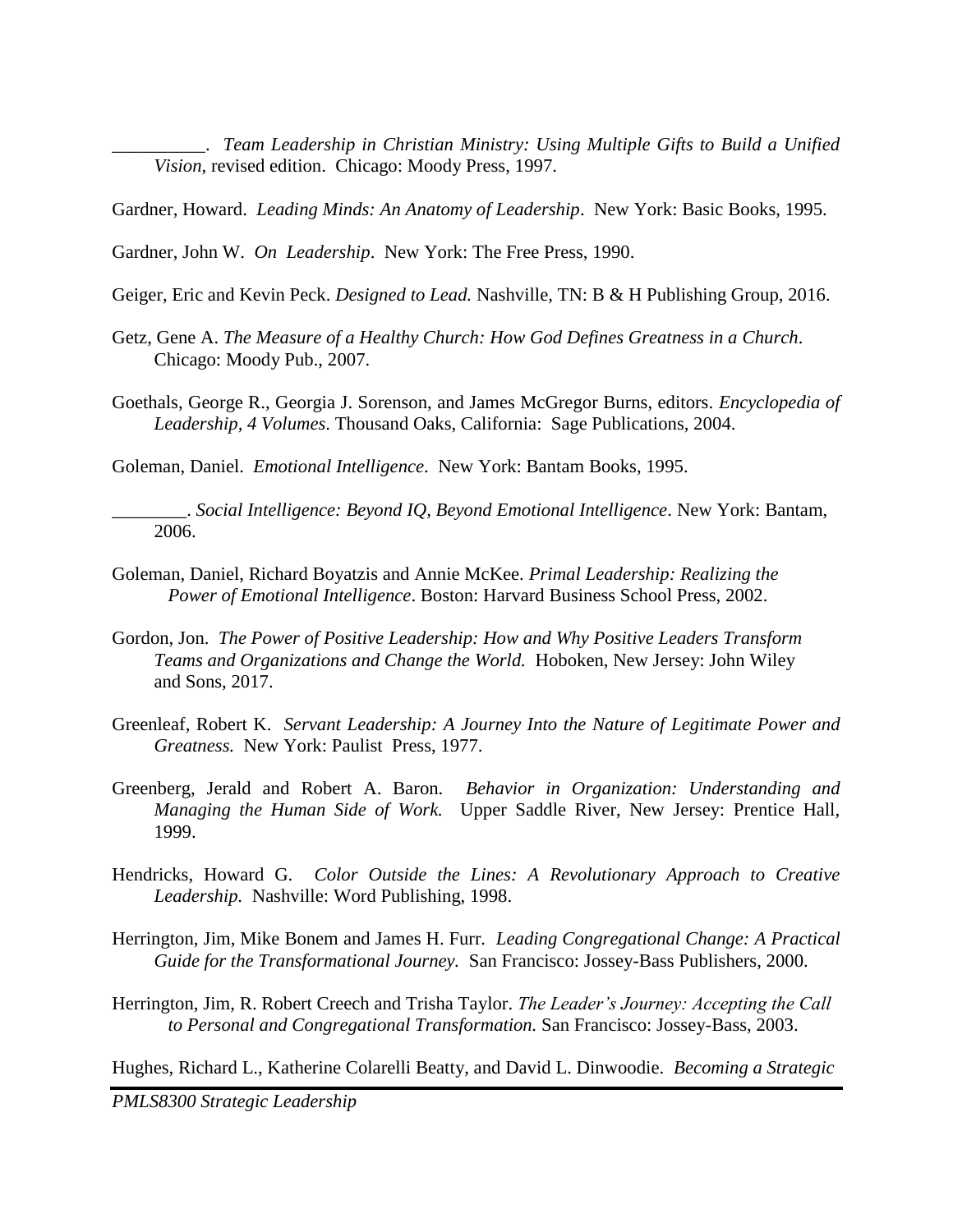*Leader: Your Role in Your Organization's Enduring Success.* Second Edition. San Francisco: Jossey-Bass, 2014.

- Hull, William E. *Strategic Preaching: The Role of the Pulpit in Pastoral Leadership*. St. Louis: Chalice Press, 2006.
- Kotter, John P. *A Force for Change: How Leadership Differs from Management*. New York: Free Press, 1990.

\_\_\_\_\_\_\_\_\_\_. *Leading Change*. Boston: Harvard Business School Press, 1996.

\_\_\_\_\_\_\_\_ . *A Sense of Urgency*. Boston: Harvard Business Press, 2008.

Kotter, John P. and Holger Rathgeber. *Our Iceberg is Melting: Changing and Succeeding Under any Conditions.* New York: St. Martin's Press, 2005.

Kouzes, James M. and Barry Z. Posner. *Credibility*. San Francisco: Jossey-Bass, 1993.

\_\_\_\_\_\_\_\_\_\_. *Everyday People, Extraordinary Leadership: How to Make a Difference Regardless of Your Title, Role, or Authority*. Hoboken, New Jersey: John Wiley and Sons, 2021.

\_\_\_\_\_\_\_\_\_\_. *The Truth about Leadership: The No-fads, Heart of the Matter Facts That You Need to Know.* San Francisco: Jossey-Bass, 2010.

\_\_\_\_\_\_\_\_\_\_. *The Leadership Challenge*: *How to Make Extraordinary Things Happen in Organizations.* Sixth Edition. Hoboken, New Jersey: John Wiley and Sons, 2017.

\_\_\_\_\_\_\_\_\_\_. *Learning Leadership: The Five Fundamentals of Becoming an Exemplary Leader*. San Francisco: The Leadership Challenge, 2016.

\_\_\_\_\_\_\_\_\_\_, Editors. *Christian Reflections on the Leadership Challenge*. San Francisco: The Leadership Challenge, 2004.

Krupp, Steven and Paul J.H. Schoemaker. *Winning the Long Game: How Strategic Leaders Shape the Future.* New York: Public Affairs, 2014.

Leas, Speed. *Discover Your Conflict Management Style*. Washington: Alban Institute, 1984.

- Lewis, Philip V. *Transformational Leadership: A New Model for Total Church Involvement*. Nashville: Broadman and Holman, 1996.
- Malphurs, Aubrey. *Advanced Strategic Planning: A 21st Century Model for Church and*  Ministry Leaders. 3<sup>rd</sup> Edition. Grand Rapids: Baker Books, 2013.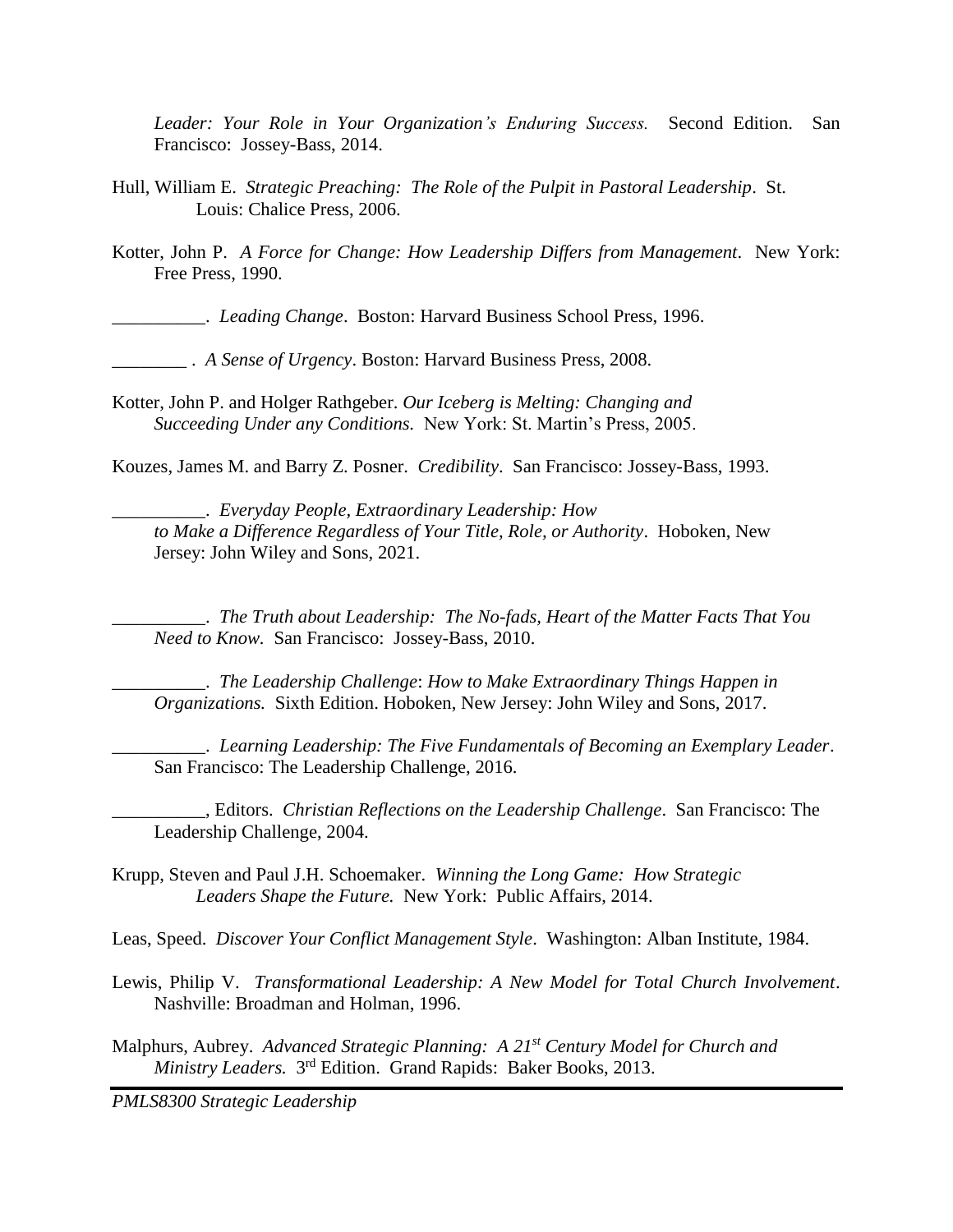*Being Leaders: The Nature of Authentic Christian Leadership. Grand Rapids:* Baker Books, 2003.

\_\_\_\_\_\_\_. *Look Before You Lead: How to Discern and Shape Your Church Culture*. Grand Rapids: Baker Books, 2013.

\_\_\_\_\_\_\_\_\_\_. *Values-Driven Leadership: Discovering and Developing Your Core Values for Ministry.* Grand Rapids: Baker Book House, 1996.

Malphurs, Aubrey and Gordon E. Penfold. *Re:Vision: The Key to Transforming Your Church*. Grand Rapids: Baker Books, 2014.

Maxwell, John C. *Developing the Leaders Around You*. Nashville: Thomas Nelson, 1995.

\_\_\_\_\_\_\_\_\_\_. *Developing the Leader Within You*. Nashville: Thomas Nelson, 1993.

\_\_\_\_\_\_\_\_\_\_. *Good Leaders Ask Great Questions.* Nashville: Center Street, 2014.

\_\_\_\_\_\_\_\_\_\_. *Intentional Living: Choosing a Life That Matters*. Nashville: Center Street, 2015.

\_\_\_\_\_\_\_\_\_\_. *Leader Shift: 11 Essential Changes Every Leader Must Embrace*. New York: HarperCollins Leadership, 2019.

\_\_\_\_\_\_\_\_\_\_. *The 21 Indispensable Qualities of a Leader: Becoming the Person Others* Will Want to Follow. 2<sup>nd</sup> Edition. Nashville: Thomas Nelson, 2007.

\_\_\_\_\_\_\_\_\_\_. *The 21 Irrefutable Laws of Leadership: Follow Them and People Will Follow You*. 10<sup>th</sup> Anniversary Edition. Nashville: Thomas Nelson, 2007.

Miller, Calvin. *The Empowered Leader: 10 Keys to Servant Leadership*. Nashville: Broadman and Holman, 1995.

Murren, Doug. *Leader Shift*. Ventura: Regal Books, 1994.

Nanus, Burt. *Visionary Leadership*. San Francisco: Jossey-Bass Pub., 1992.

Olson, Aaron K. and B. Keith Simerson. *Leading with Strategic Thinking: Four Ways Gain Insight, Drive Change, and Get Results.* Hoboken, New Jersey: John Wiley and Sons, 2015.

*On Leadership: HBR's 10 Must Reads.* Boston: Harvard Business Review Press, 2011.

Perkins, Dennis N.T. *Leading at The Edge: Leadership Lessons from the Extraordinary*